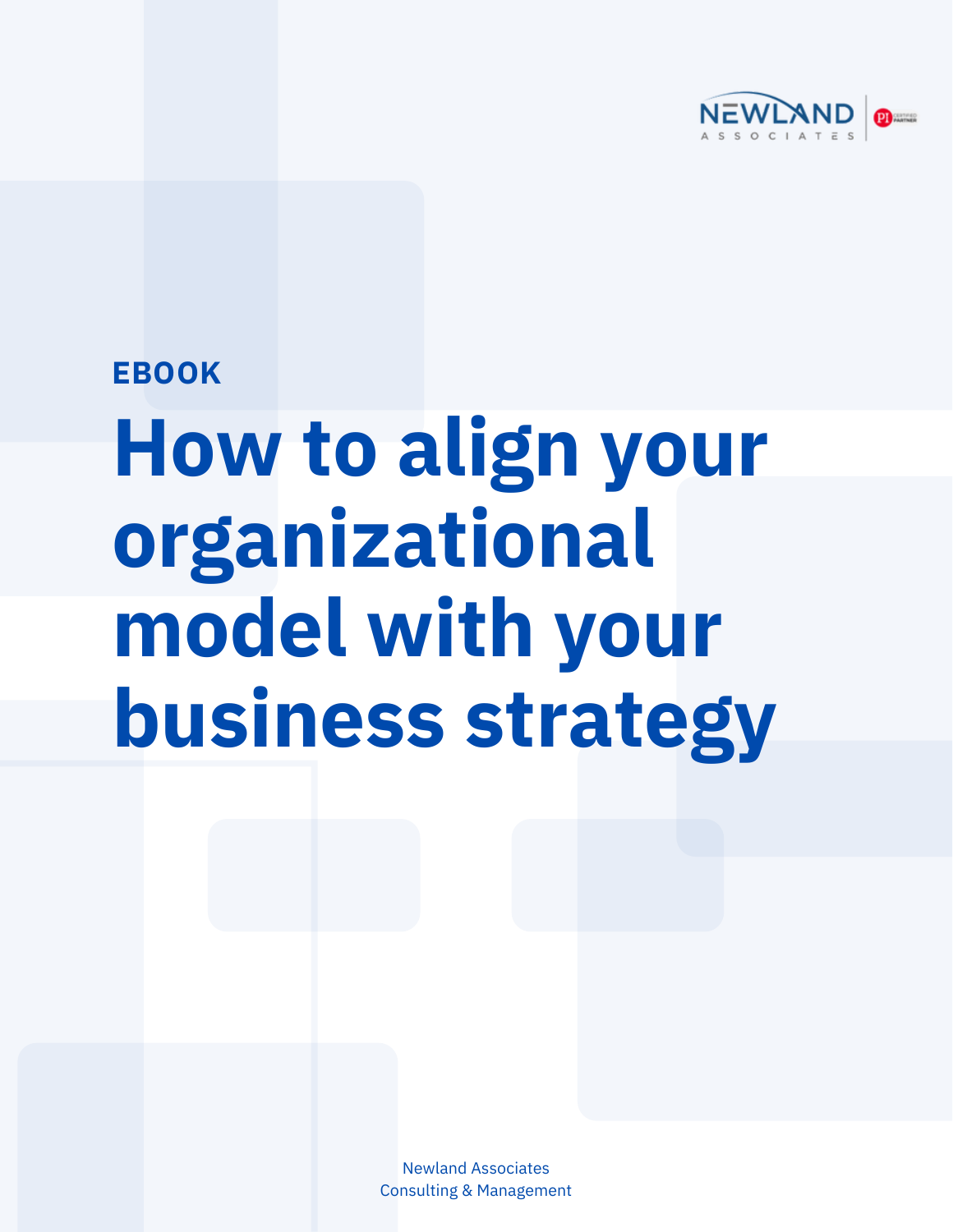## **Introduction**

Talent Optimization includes "selecting your organization's structure." If companies hope to achieve their desired business results, they need to choose an organizational model that enables them to execute their business strategy. When a business's structure and strategy are in conflict with each other, a host of problems crop up.

Top companies select their organization's structure intentionally, ensuring alignment with their strategy. But many times, leaders don't understand org model best practices. Because of this knowledge gap, they choose a structure that's at odds with their business strategy—some leaders even allow their structure to be shaped passively over time. Either way, they end up with a hierarchy that doesn't fit their needs. And this has deadly consequences.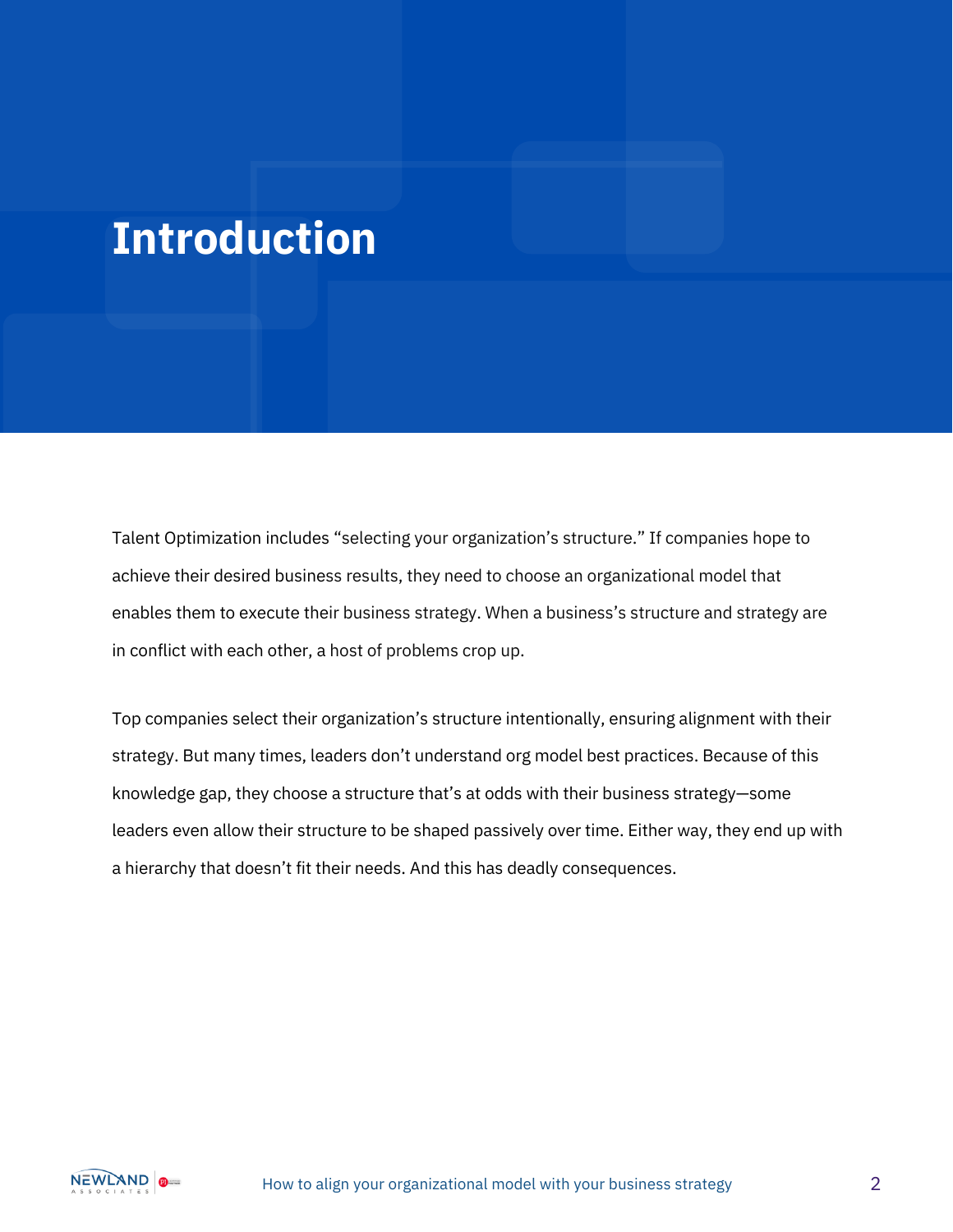## **Why misalignment between organizational structure and strategy creates risk**

Imagine this scenario: Two truckers are tasked with delivering freight across state lines on a tight timeline. Driver one gasses up and heads out. Driver two works for a company that requires all drivers to have their starting mileage inspected by a manager before a trip; but management is tied up in a meeting.

This example illustrates how productivity can be disrupted when the organization isn't structured to support the business strategy. In this case, span of control and existing workflows are slowing employees down. Clearly, this is a company that needs to move fast to succeed. But since drivers aren't given the autonomy to document their own starting mileage, they can't make deliveries on time—the company has inadvertently created operational risk.

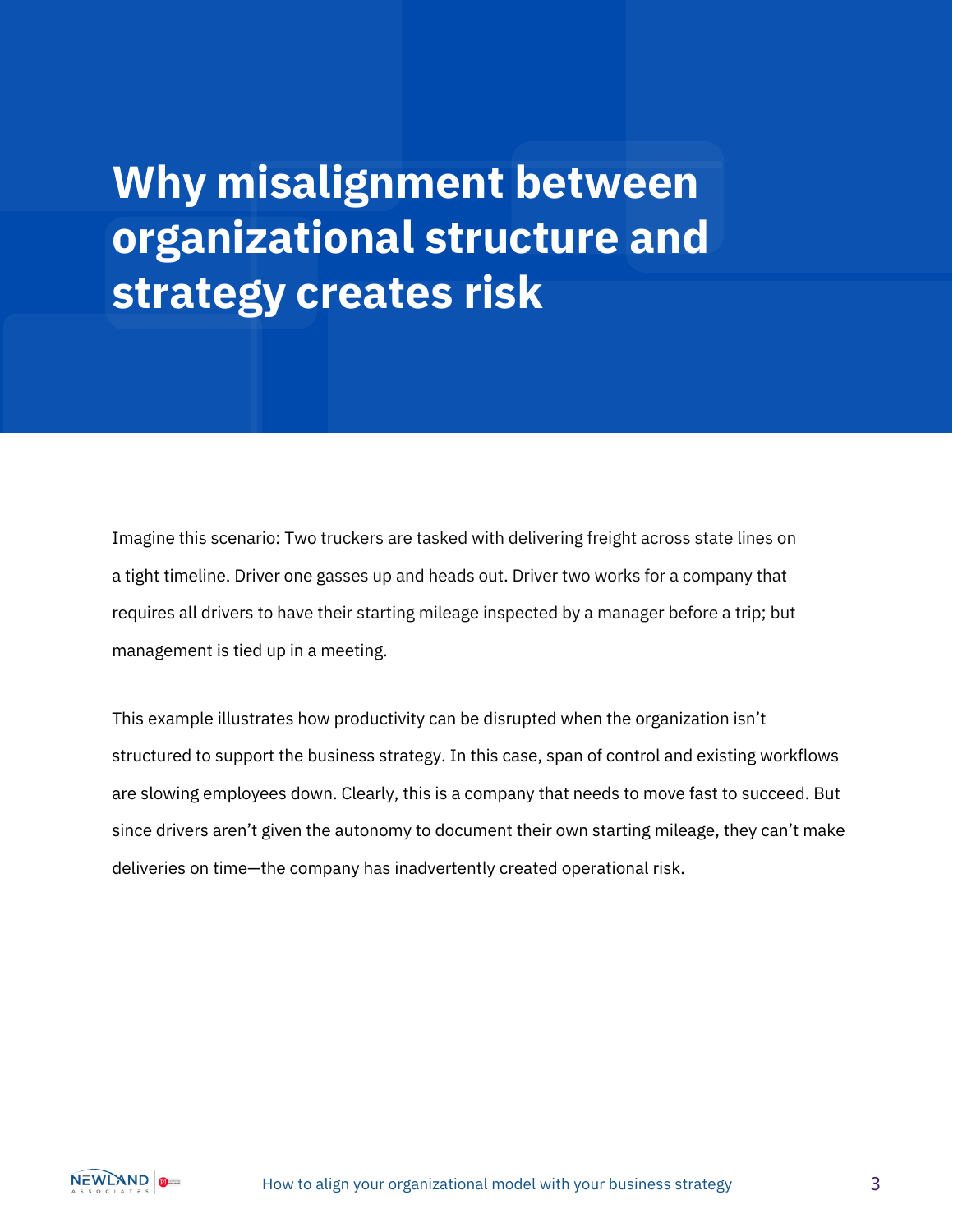#### **Jelest an org**<br>that cunnerts **Select an organizational structure that supports the business strategy**

If company A's business strategy requires it to innovate to bring new products to market quickly, the best organizational hierarchy is a flat one. Without layers of middle management to slow things down, communication is smooth and decision-making is rapid.

If company B's business strategy requires it to maintain compliance in a highly-regulated space, it would benefit from an organizational structure with more hierarchy. With a long chain of command in place and multiple layers of sign-off and approval, risk can be mitigated.

While company A is willing to take calculated risks, company B isn't. And while company A values speed above precision, company B can't afford to make mistakes—it's willing to trade speed for accuracy. In this way, organizational design reflects a company's risk tolerance, too.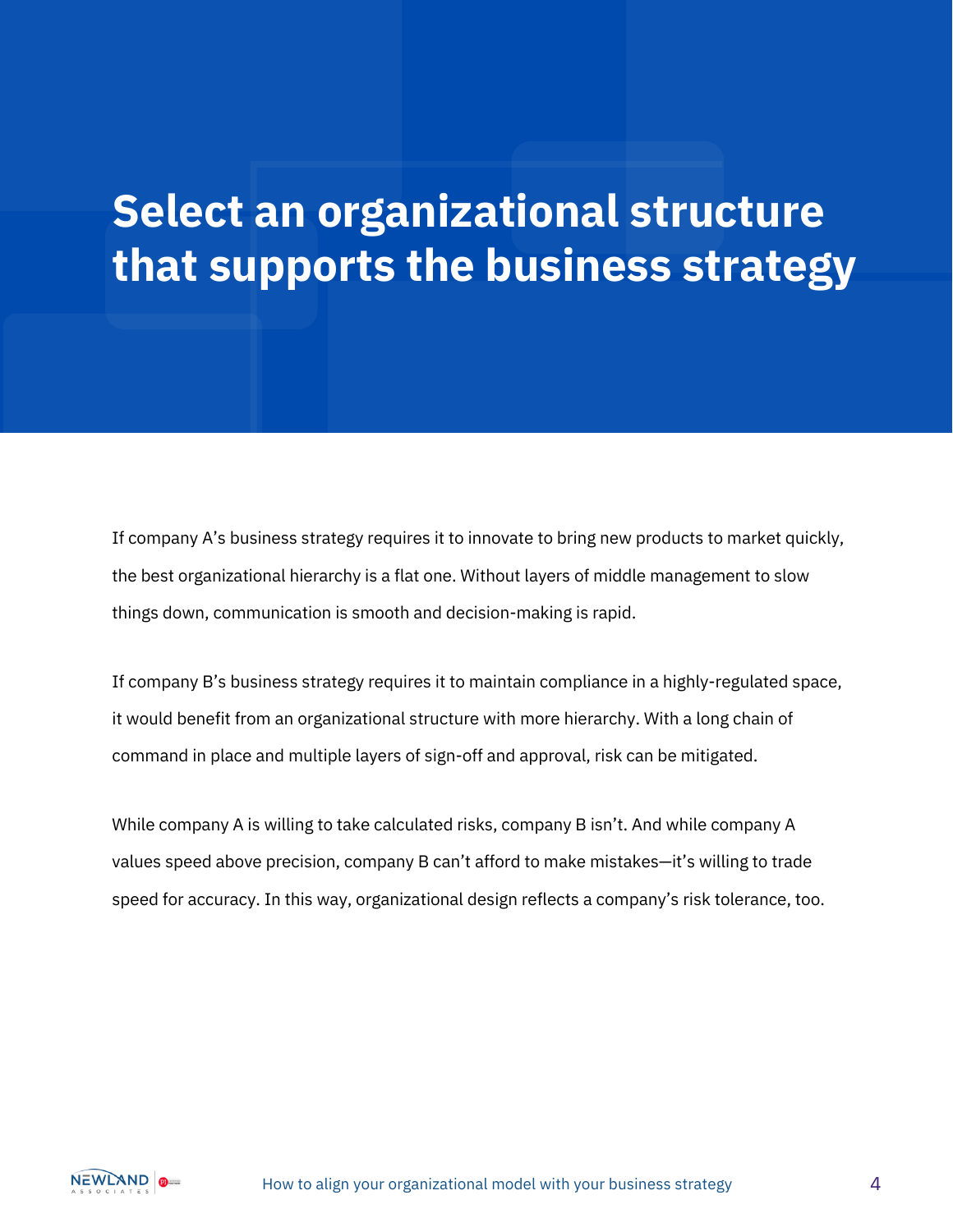## **Common steps to take in structuring (or re-structuring) the org model**

Selecting a structure that maps to business strategy also involves the following steps:

- **Creating new jobs •**
- **Considering how jobs relate to one another •**
- **Defining span of control •**
- **Defining workflows and systems •**
- **Understanding behavioral requirements of roles •**

Since company A is focused on innovation and speed, the behavioral requirements of the organization's roles will tilt toward risk tolerance and speed of processing. Employee names shouldn't be part of the conversation at this stage; focus on roles, not people.

Many companies make the mistake of building teams and whole departments around individuals, but that can cause problems. An individual-first approach is not replicable or sustainable. Should that person leave the organization, the role would be difficult to fill because it wasn't built around a job description but rather an individual's strengths and weaknesses.

Sometimes it makes good business sense to restructure a department—even if that means a senior leader is no longer a level up from certain subordinates.